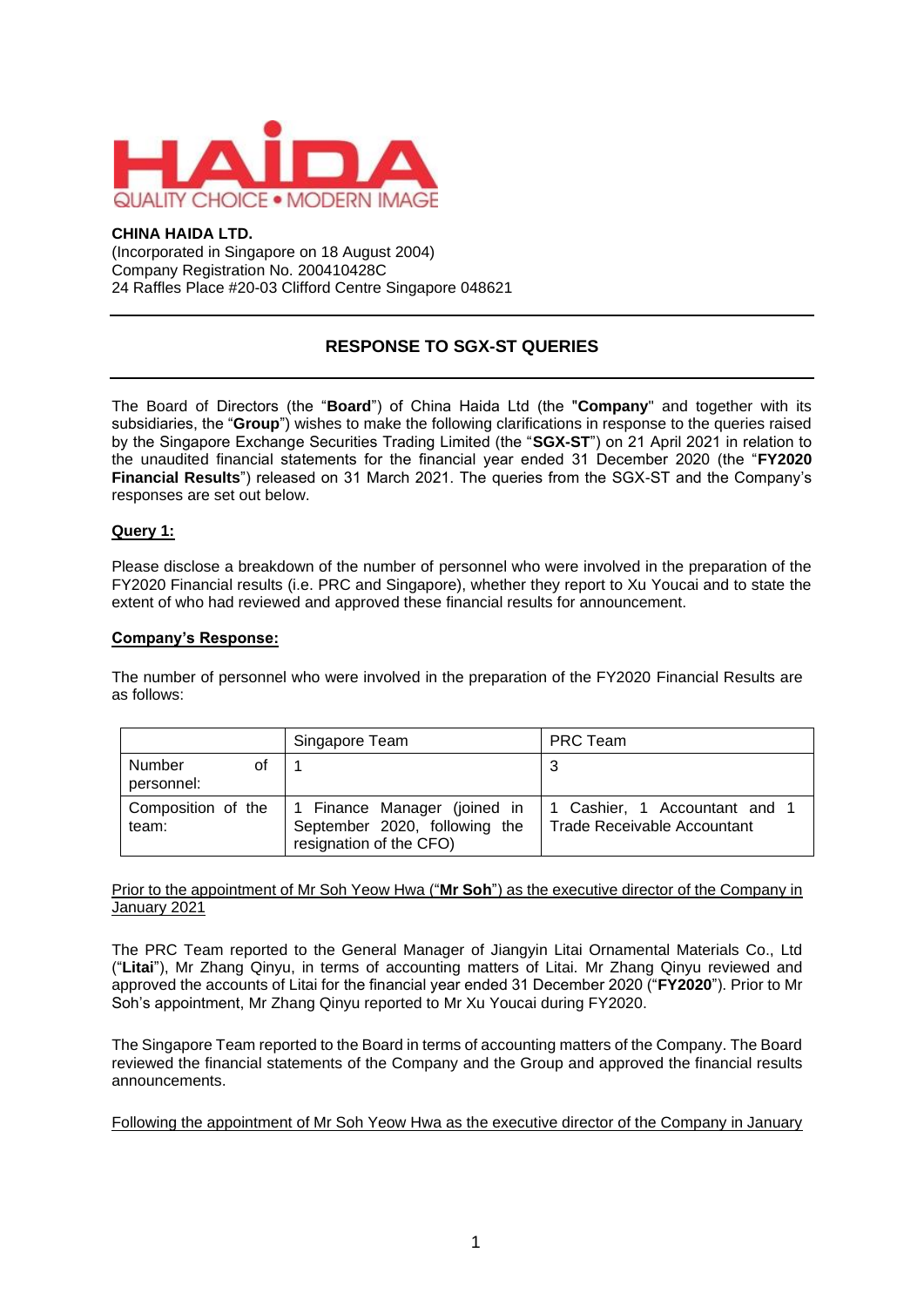# 2021

The Singapore Team and the PRC Team report to Mr Soh.

# In the course of preparing the FY2020 Financial Results

The Singapore Team and the PRC Team prepared the FY2020 Financial Results announcement on a best effort basis as information and supporting documents, especially those surrounding Litai's legal proceedings, were withheld by Mr Xu Youcai. For more information on the difficulties faced by the Audit Committee ("**AC**") and Board in finalising the FY2020 Financial Results announcement, please refer to the Introduction section of the FY2020 Financial Results.

As the Singapore Team has not been able to contact Mr Xu Youcai since April 2020, and due to the travel restrictions and quarantine measures in the PRC, the Company has, as a temporary measure appointed Mr Lai Shih-Wei ("**Mr Lai**") in March 2021 as the Company's representative to Litai and has given him a Power of Attorney to obtain the business license legal representation seal, company seal and cashers' seal, etc. of Litai (the "**Litai Seals**").

Mr Lai reports directly to the Singapore Team. He is a substantial shareholder of the Company, holding 11.86% interest in the Company. He holds a Taiwanese passport and has resided in Jiangyin City since 2002 due to several investments in the Jiangsu Province. Mr Lai has, through his hard work, managed to get access to Litai's premise and managed to obtain control over the Litai Seals in April 2021. Mr Lai has also formed a management team (made up of several existing employees of Litai) ("**New Litai Management**") in Litai to assist, on a best-efforts basis, in the protection of the Litai's assets. Despite Mr Lai's appointment, certain information is still being withheld by Mr Xu Youcai.

The Company is currently seeking legal advice on the legal liabilities of any new legal representative appointed by the Company to Litai in view of the enforcement cases by the PRC courts.

# **Query 2:**

Please clarify the impact of COVID-19 on the capacity utilization of the operating plant. Please also disclose if the Company is resuming the other operating segments apart from the aluminum materials trading business. If not, to elaborate reasons why the Company has not resumed those operations even though the aluminum materials trading business is already operational in relation to the management of the COVID situation in the PRC.

#### **Company's Response:**

The capacity utilization of the operating plants of Litai for FY2020 and FY2019 respectively are as follows:

|                                |               | <b>Capacity utilisation</b> |  |
|--------------------------------|---------------|-----------------------------|--|
|                                | <b>FY2020</b> | <b>FY2019</b>               |  |
| (i) Aluminium Panel            | 9%            | 69%                         |  |
| (ii) Aluminium Composite Panel | 6%            | 41%                         |  |
| (iii) Spray processing         | 2%            | 45%                         |  |

COVID-19 has negative impact on the capacity utilization as a result of the lock-downs of Jiangyin city on several occasions. In view of the seriousness of the COVID-19 pandemic, the New Litai Management took a more prudent approach in resuming full operations in Litai. The New Litai Management had taken additional time to reassess its business processes such as the sourcing and pricing of certain raw materials from existing and new suppliers, production planning, identifying and clearance of slow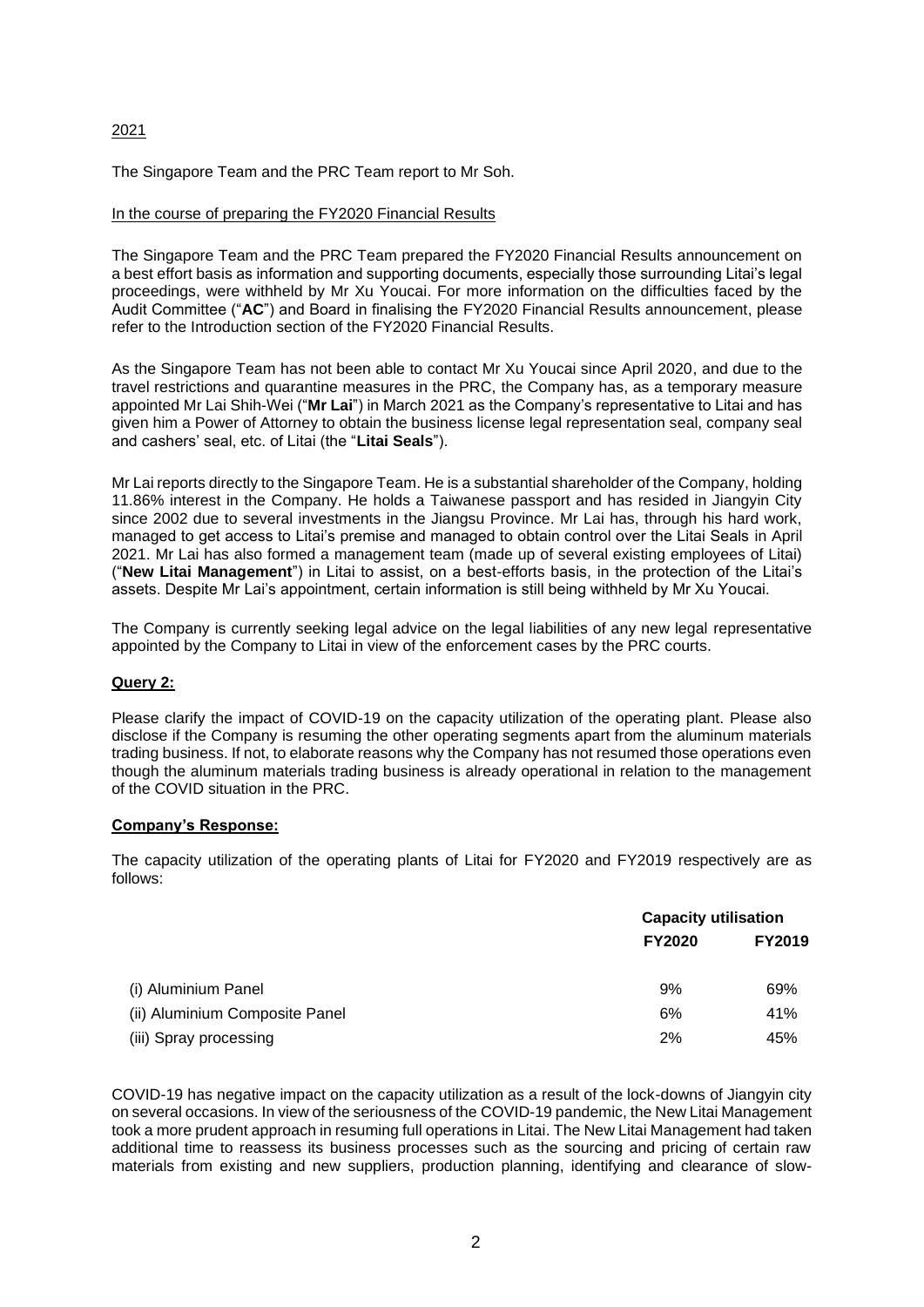moving inventory and controls over factory overheads. The New Litai Management is also seeking legal advice on, *inter alia*, the impact of the courts' enforcement orders and whether it can still use the production facilities. Barring unforeseen circumstances, Litai targets to resume the production of aluminium panels gradually in the second quarter of 2021, taking into consideration of potential issues arising from the use of Property, Plant and Equipment ("**PPE**") placed under courts' enforcements as disclosed in the Company's response to query 9 below.

The New Litai Management has informed the Company recently that the Aluminium Panel production line has been run by a manufacturer. The New Litai Management has not been able to obtain the rental agreement kept by Mr Xu. The Company will update shareholders via SGXNET as and when there are any material developments.

# **Query 3:**

Please explain reason for the gross loss incurred from the trading business and to elaborate how the company will be able to operate as a going concern when gross loss scenario indicates that the Company is unable to cover the cost of sales.

# **Company's Response:**

As explained in paragraph 8 A (ii) of the FY2020 Financial Results announcement (page 17), gross profit margin turned negative to -18.9% for FY2020 from 9.0% in FY2019 due primarily to higher absorption of fixed costs such as depreciation of machinery of RMB 4.2 million and water and electricity of RMB 2.0 million charged as costs of sales in FY2020 against lower production activities and certain slow-moving inventory were realized at prices below cost.

Barring any unforeseen circumstances, the New Litai Management hopes that gross profit margin will improve in FY2021 as a result of following actions:

(i) Litai is able to source and negotiate for lower prices for certain raw materials with current and new suppliers;

(ii) Improving the efficiencies of workers through better production planning;

- (iii) Substantial clearance of slow-moving inventory in FY2020; and
- (iv) Control in factory overheads.

# **Query 4:**

Please provide a breakdown of the Other operating loss/income for FY2020 against FY2019 and explain the significant variances.

#### **Company's Response:**

Please refer to Part I 1(a)A (pages 3 and 4) of the FY2020 Financial Results for the breakdown and related explanations of Other Operating (Loss)/Income.

#### **Query 5:**

The Company incurred personal income tax expense of RMB1.1 million in FY2020. Please disclose the identity of the person and explain the background of the personal income tax expense. To provide explanation why is the Group paying for this person's personal income taxes.

#### **Company's Response:**

Details of personal income tax expenses incurred by Litai is as follows:

**The Group FY2020**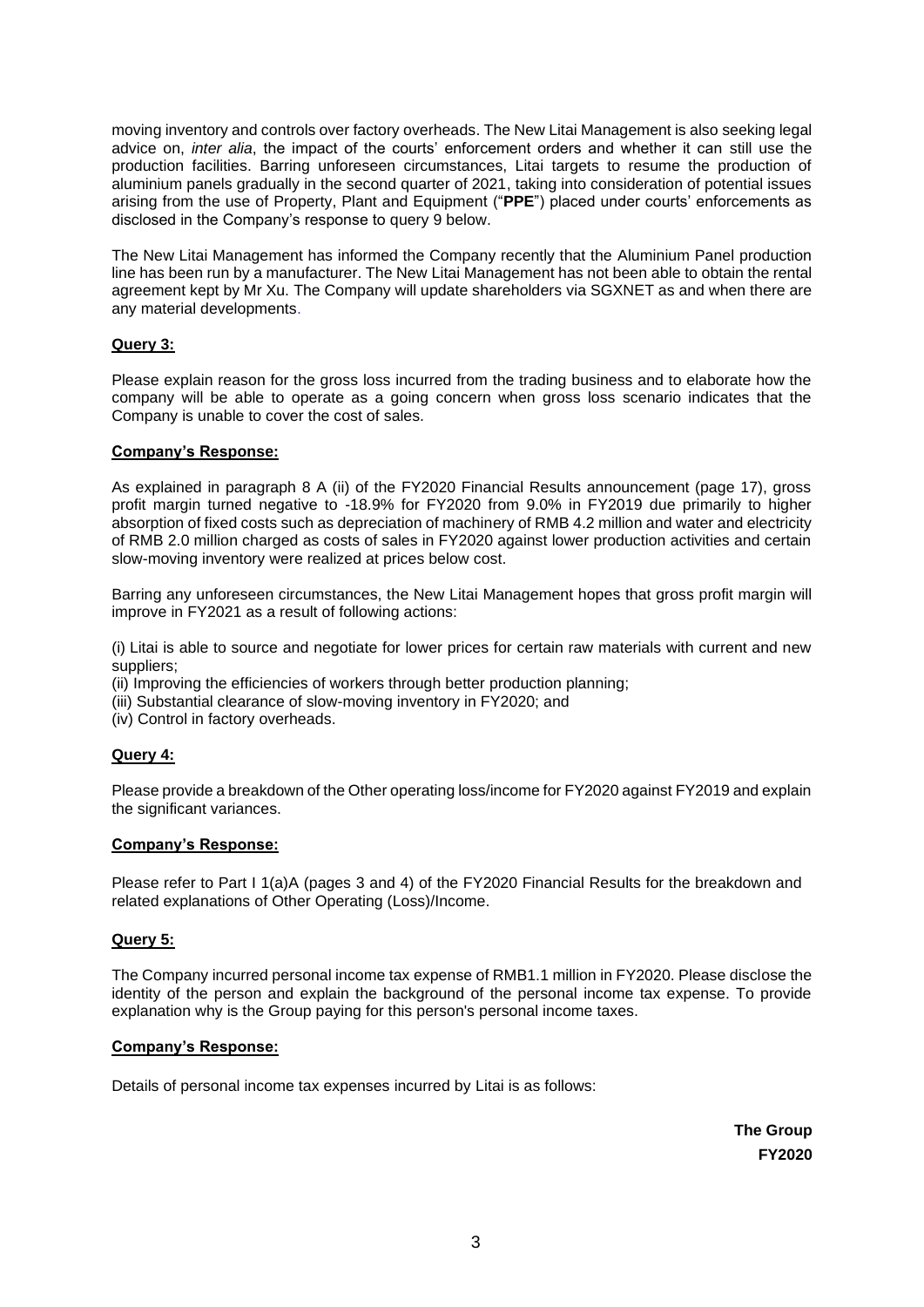| 464 |
|-----|
| 209 |
| 467 |
|     |

**RMB'000**

Personal income tax relates to personal income taxes of the employees/workers of Litai. Under the requirements of the local government in Jiangyin, Litai is required make payments of the personal income tax of its employees to the government first, before reclaiming such amounts from the employees thereafter. During FY2020, Mr Xu Youcai approved expensing the personal income taxes of Litai's employees but did not seek repayment of these personal income taxes from said employees, including himself. The Board's consent was not sought by Mr Xu Youcai's prior to his unilateral decision to not seek repayment of these personal income taxes. The New Litai Management is looking into Mr Xu Youcai's aforesaid decision.

# **Query 6:**

Impairment allowance made for Trade and other receivables amounted to RMB24.20 million and Advance payments to a related party (trade) amounted to RMB26.56 million:

Please disclose:

(a) what is the total amount of advances made to the related party to-date and how the amounts have been reduced to RMB26.56 million. Please disclose the identity of the related party and the nature of the transaction and the reasons for making such a significant payment to related party.

#### **Company's Response:**

As at 31 December 2020 and as at 31 March 2021, the total amount of advances outstanding from the related party, Jiangyin Haida Caitu Co., Ltd. ("**Jiangyin Caitu**") was RMB 52.13 million.

An analysis of the balance of advance payments to Jiangyin Caitu is as follows:

|                                                    | <b>The Group</b> |                     |
|----------------------------------------------------|------------------|---------------------|
|                                                    | As at            | As at<br>31.12.2019 |
|                                                    | 31.12.2020       |                     |
|                                                    | <b>RMB'000</b>   | <b>RMB'000</b>      |
| Advance payments to Jiangyin Caitu (trade), gross  | 52,130           | 51,150              |
| Less: Allowance for impairment loss made in FY2019 | (25, 575)        | (25, 575)           |
| Less: Allowance for impairment loss made in FY2020 | (26, 555)        |                     |
| Advance payments to Jiangyin Caitu (trade), net    | $\blacksquare$   | 25,575              |

As at 31 December 2020 and 2019, the total amount of advances outstanding from Jiangyin Caitu was RMB 52.13 million and 51.15 million respectively. The Group made allowance for impairment losses of RMB26.5 million and RMB25.6 million on advances outstanding from Jiangyin Caitu in FY2020 and FY2019 respectively. Accordingly, as at 31 December 2020 and 2019, the net amount of advances outstanding from Jiangyin Caitu was reduced to nil and RMB 25.6 million respectively after the allowance for impairment loss.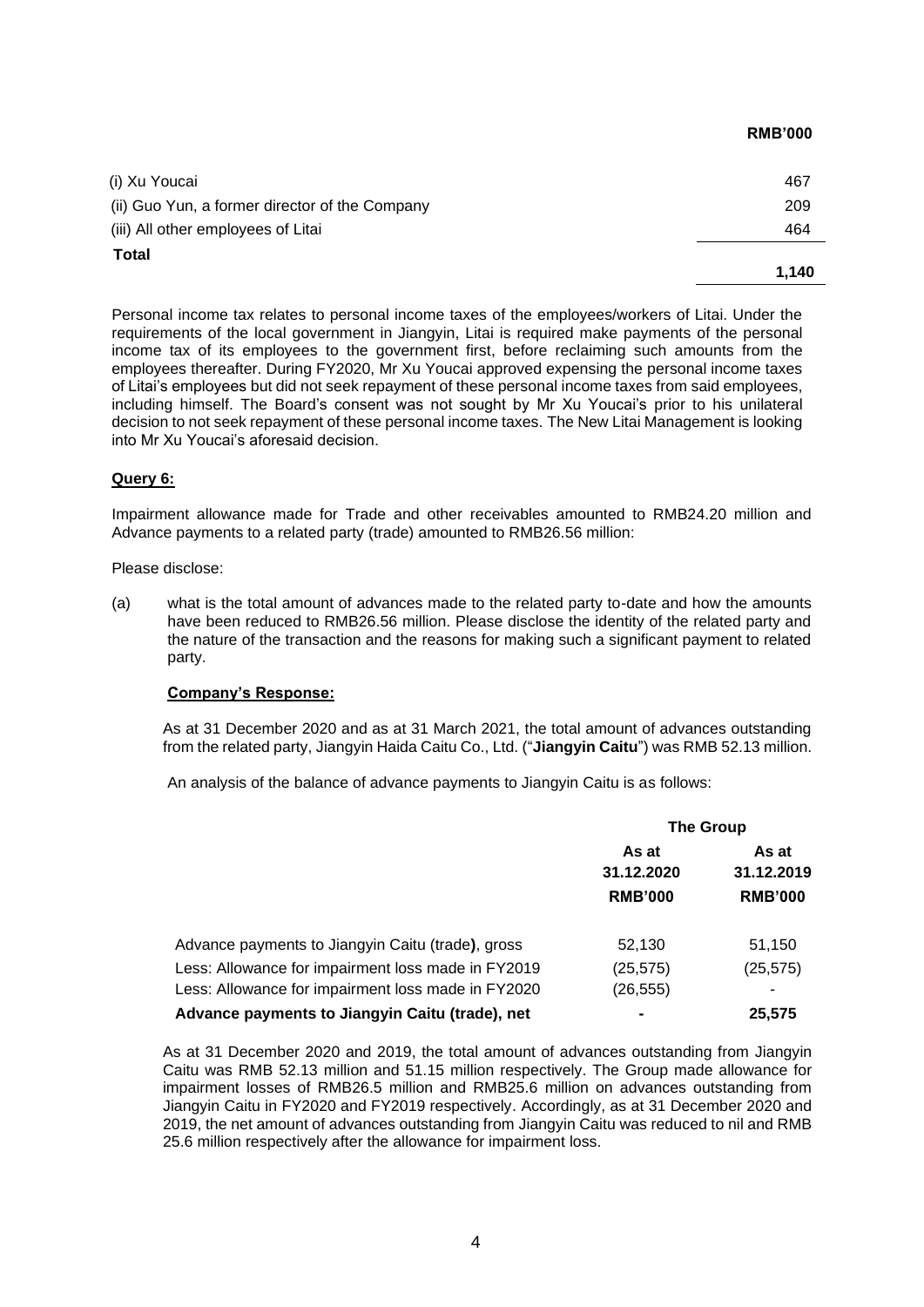Jiangyin Caitu was able to buy in bulk the aluminium sheets/raw materials from the major suppliers within the PRC. However, Litai on its own standing was unable to do so and hence, had to buy via Jiangyin Caitu. In order to secure its orders, Litai would make advance payments to Jiangyin Caitu for the purchase of raw materials. The shareholders' mandate had been obtained annually to approve this interested person transaction ("**IPT**") and the latest being obtained at the last AGM of the Company held on 29 June 2020.

Please refer to the Company's response to query 13 below for reasons for the significant outstanding amount of advance payments to Jiangyin Caitu.

(b) when were these sales incurred, what were the actions taken to recover the trade and other receivables and what is the Board's policy in assessing the ability of customers to pay for goods/sales delivered by the Company.

#### **Company's Response:**

#### Trade receivables

The aging of the sales to these trade receivables can be found in Appendix 2 to the FY2020 Financial Results announcement and the period in which the sales of these receivables arose can be found in Appendix 1 to this announcement.

The actions taken by the trade receivable accountant and the sales teams of Litai to recover the trade receivables include the following:

- (i) The marketing department promptly reminded customers to pay in accordance with the contract for due receivables, and adopted multiple methods for collection of overdue receivables including, but not limited to, contacting the trade debtors regularly, visiting the trade debtors, sending trade debtors statement of accounts, sending letters of demand and seeking legal actions, etc; and
- (ii) For trade debtors with serious financial difficulties and are unable to repay, with the approval of the general manager, Litai will try to reach an agreement with such trade debtor for the overdue receivables to be paid off with non-cash assets such as inventories and fixed assets. The board of directors of Litai shall document such approval with the financial department informed of the situation and perform the necessary accounting treatments.

Litai's policy in approving sales transactions are as follows:

- (i) For overseas customers, Litai requires a deposit of 10% of the sales transaction and letters of credit (usually at destination) from the customers before the manufacture and delivery of goods; and
- (ii) For local customers in the PRC, Litai assesses the ability of the customers, prior to signing sales contracts and would grant credit terms as follows:
	- (1) The following circumstances require an application for review and evaluation of new sales contract and credit terms:
		- (A) New customers;
		- (B) An existing customer requesting for an increase in the credit limit;
		- (C) An existing customer requiring an increase in existing sales volume and value; and
		- (D) There are changes in the financial status of existing customers.
	- (2) Review and evaluation of new sales contract and credit terms are carried out by the marketing personnel whereby information of the customer is obtained through the following main channels:
		- (A)Company registration documents of the customer;
		- (B) Trade magazine;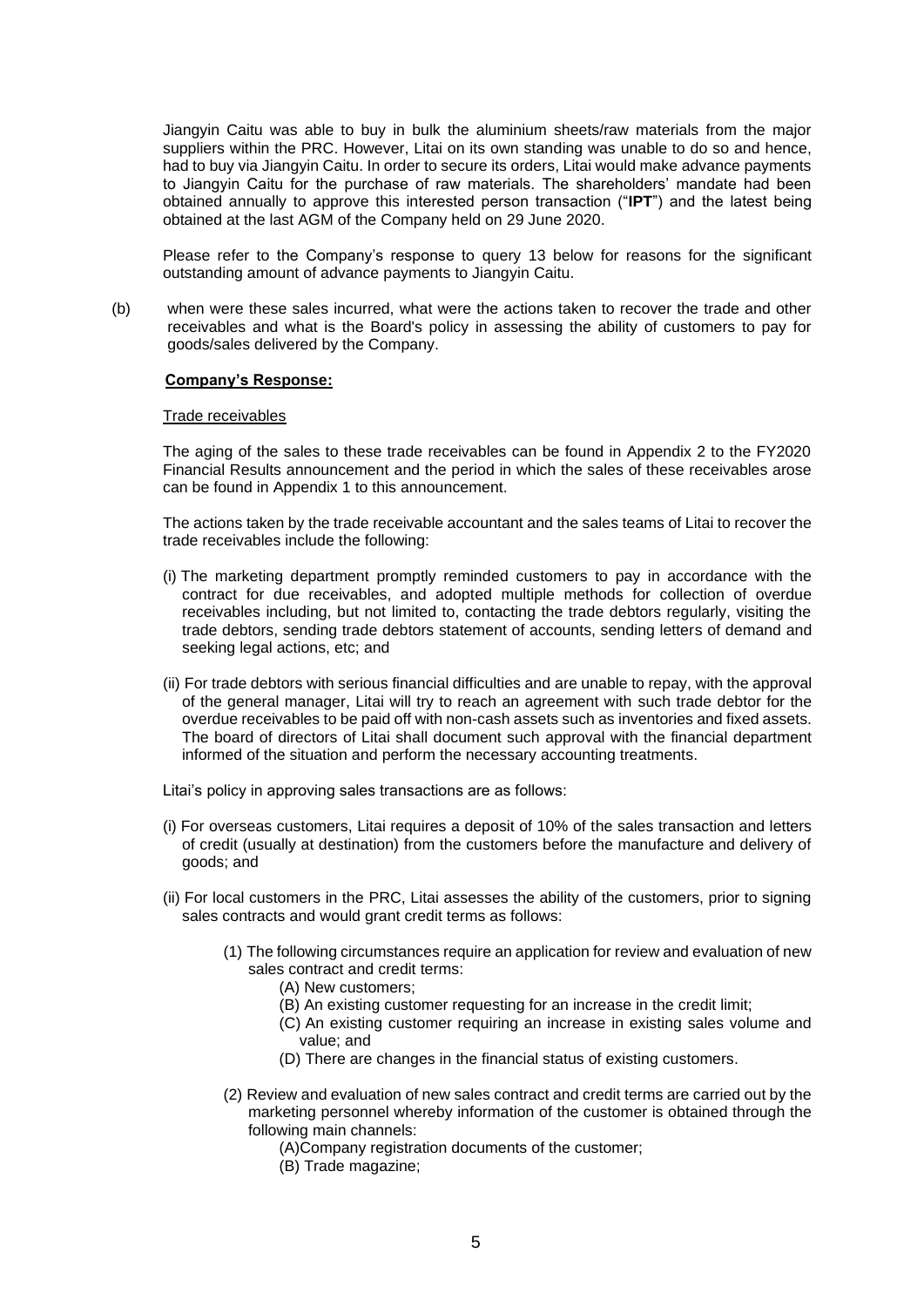- (C) Customer's business partners, debtors, and suppliers; and
- (D) Customer's employees, etc.
- (3) Before signing the sales contract, the Group's credit department will investigate the potential customer's relevant information based on an objective evaluation of the financial strength of the customer. It is only after the Group's credit department is satisfied that the customer has ability to repay will any sale then take place.

#### Other receivables

Other debtors mainly include deposits for services, security deposits, and payment of personal income taxes on behalf of employees, etc. The actions taken by Litai to recover other debtors in the form of cash or performance of services depends on the nature of the other debtors and the related contracts (if any). In general, the finance department and other related departments will monitor other receivables as follows: contacting and visiting the other debtors regularly on the performance of services or the repayment of debts, sending letters of demand and seeking legal actions, etc.

(c) the Board's opinion on the reasonableness of the methodologies used to determine the value of the impairment of the trade and other receivables.

### **Company's Response:**

The Board is of the opinion that the methodologies used to determine the value of the impairment of the trade and other receivables are consistent with the relevant accounting standards, and hence, reasonable. The Board will continue to be prudent in determining the value of impairment of the trade and other receivables.

(d) a breakdown of the Company's provision for Trade and other receivables (by aging buckets with longest period clearly specified in upper limit and jurisdiction)

#### **Company's Response:**

#### Trade receivables

A breakdown of the Company's provision for trade debtors (by aging buckets with longest period clearly specified in upper limit and jurisdiction) can be found in Appendix 2 to the FY2020 Financial Results announcement.

#### Other receivables

Please refer to Appendix 2 to this announcement for more information.

(e) the aging analysis and assessment of the recoverability of any remaining trade receivables from these debtors which have not yet been impaired.

# **Company's Response:**

Information on the aging analysis of the remaining trade receivables from these debtors of Litai which have not been impaired (by aging buckets with longest period clearly specified in upper limit and jurisdiction) can be found in Appendix 2 to the FY2020 Financial Results announcement.

For the remaining trade receivables which have not been impaired, the Group has made general provision for impairment loss of RMB24.0 million (based on 40% on the remaining unimpaired trade receivables of RMB60.1 million) and provision under the ECL (expected credit loss) model of RMB 7.3 million.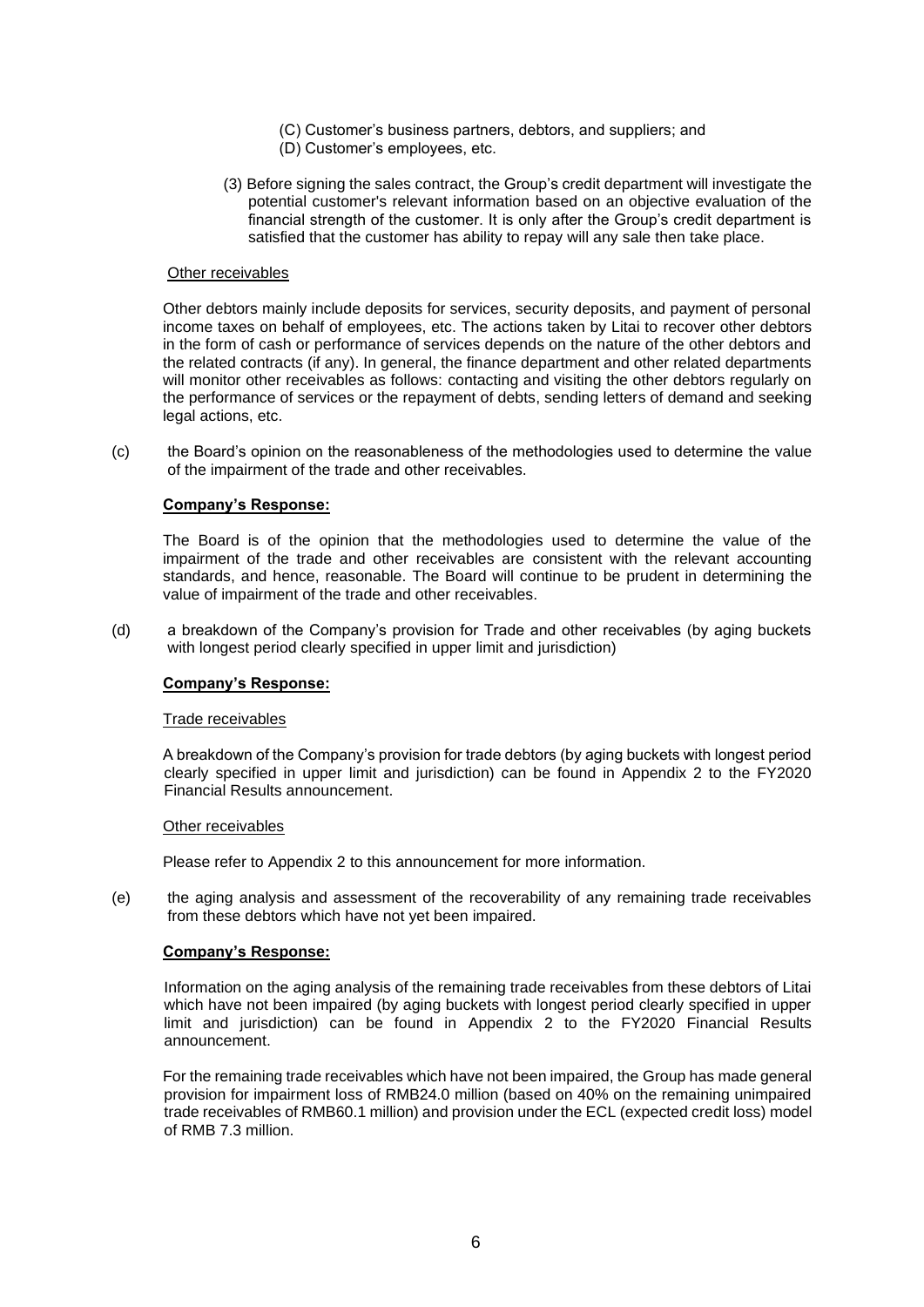(f) the percentage of doubtful trade receivables due from major customers (or five largest customers) of the Company.

### **Company's Response:**

As at 31 December 2020, the percentage of doubtful trade receivables due from the five largest outstanding trade debtors (customers) over the total gross amount of trade debtors of the Litai is 4%.

### **Query 7:**

The Company has RMB1.25 million cash and bank balances as at 31 Dec 2020.

(a) Please provide a breakdown of the cash that is being frozen in PRC bank accounts by the Court and the funds that is available to the Company for general working capital purposes.

#### **Company's Response:**

Please refer to Part I 1(b)(i), note 9 on pages 10 and 11 of the FY2020 Financial Results announcement. For ease of reference, we reproduce the breakdown set out in the FY2020 Financial Results announcement as follows:

|                                                                         | <b>The Group</b> |                |
|-------------------------------------------------------------------------|------------------|----------------|
|                                                                         | As at            | As at          |
|                                                                         | 31.12.2020       | 31.12.2019     |
|                                                                         | <b>RMB'000</b>   | <b>RMB'000</b> |
|                                                                         |                  |                |
| Frozen bank account balances                                            | 3,487            | 775            |
| Bank account balances                                                   | 476              | 10,754         |
| Cash on hand and bank draft                                             | 771              | $\overline{7}$ |
|                                                                         | 4,734            | 11,536         |
| Less: Allowance for Impairment loss due to courts'<br>enforcement cases | (3, 487)         |                |
| Available cash and bank balances                                        | 1,247            | 11,536         |

(b) Please provide an update on the cash utilization since the date when the Company's securities were suspended.

#### **Company's Response:**

Please refer to Appendix 3 to this announcement for an update on the cash utilization of the Company for the period from April to December 2020.

(c) Please elaborate what are the conditions for the funds to be released by the PRC Court.

#### **Company's Response:**

The Company is seeking legal advice to determine if the conditions for the PRC courts to release the assets seized by them will be dependent on the satisfaction of the litigation liabilities by the borrowers (the majority of which are related parties controlled by Mr Xu Youcai) of the respective financial loan agreements as disclosed in Appendices 1A and 1B to the FY2020 Financial Results announcement.

The Company has also engaged PRC lawyers to advise on the conditions and related legal actions to be taken by the Group to challenge the enforcement cases and for releasing of the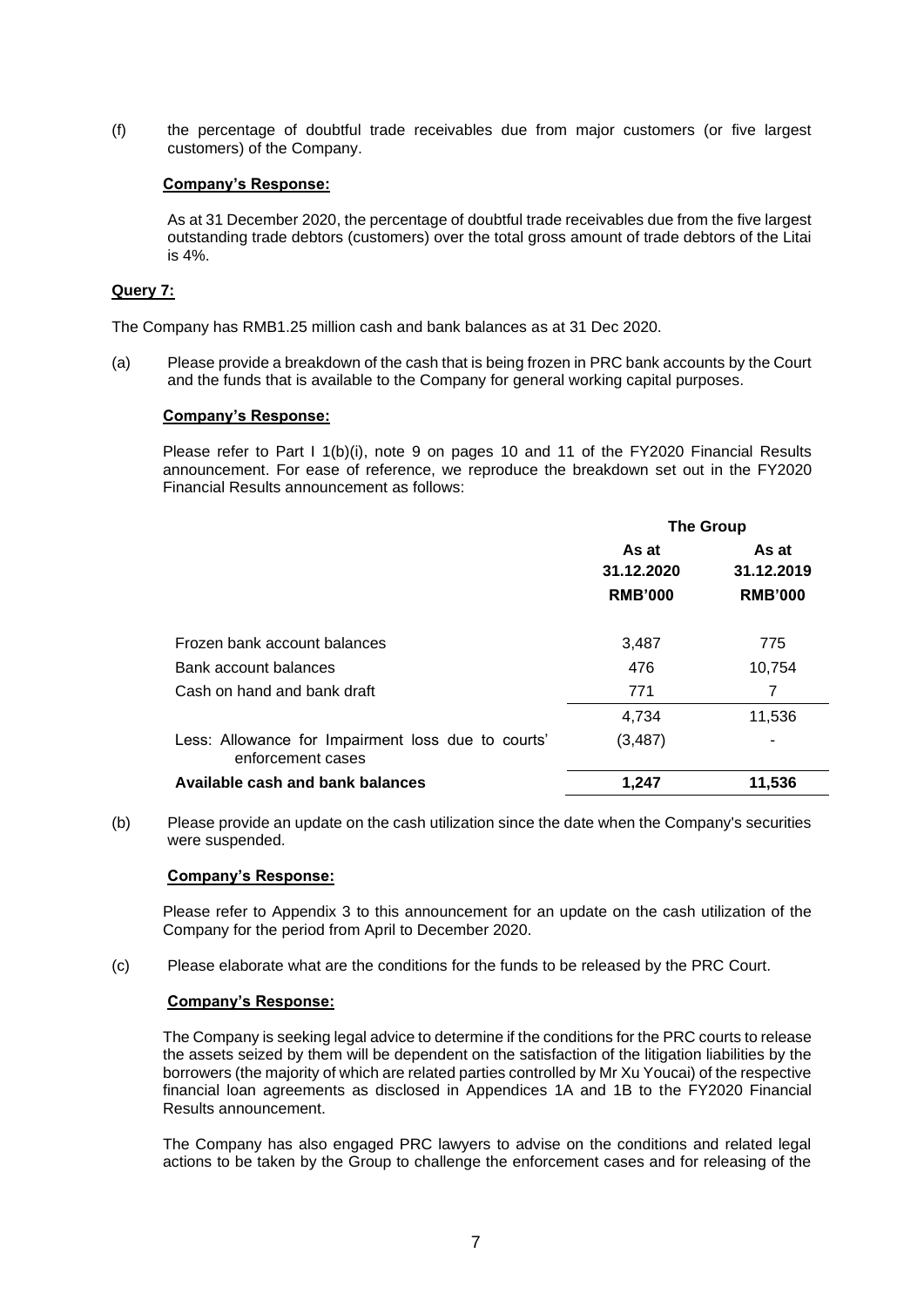assets (including the frozen bank accounts) placed under the PRC courts' injunction. The Company will update shareholders via SGXNET as and when there are any material developments.

# **Query 8:**

Given the Group's significant liabilities of RMB46.76 million and cash and bank balance of only RMB1.24 million and noting that the Company incurred losses of RMB181.45 million in FY2020, please disclose the Board's assessment of:

- (a) whether the Company's current assets are adequate to meet the Company's short-term liabilities of RMB46.76 million including its bases of assessment; and
- (b) how the Company intends to fulfil its significant payment obligations in the next 12 months. Where the Company has worked out debt repayment plans to fulfil its debt obligations, please disclose if the Company is on track to fulfilling these obligations.

#### **Company's Response:**

In order to ensure that the Company would not face going concern issues and/or difficulties in meeting its obligations for the next 12 months, especially in payment of all the listing compliance costs such as audit fees, secretarial fees and listing fees etc, the Company has on 28 January 2021 entered into a loan agreement for the grant of a \$500,000 loan to the Company. Based on the Company's cashflow forecast and estimation of its current expenses and liabilities, the \$500,000 cash injection from the loan would enable the Company to meet its liabilities as and when due payable for the next 12 months.

In the Company's accounts, the Company has fully impaired its costs of investment in Litai. To the best of the Board's knowledge and based on the disclosure in the audited reports, the Company has not provided any form of corporate guarantee to Litai. Assuming the worst-case scenario and taking a conservative approach, the Company has fully written down its investment in Litai and would not be held responsible for the various litigation claims alleged against Litai.

In order to address the going concern issue facing Litai in meeting its obligations for the next 12 months, the Group appointed Mr Lai and the New Litai Management to collect the trade receivables of Litai to settle some of its liabilities. As disclosed on page 9 under note 5 of the FY2020 Financial Results announcement, the trade and bill receivables of Litai was a net amount of RMB34.2 million after allowance for impairment was made. The New Litai Management is of the opinion that this RMB34.2 million has reasonable chances of being collected. As of to date, there is no court enforcement ruling to seize the trade and bill receivables. Out of the RMB34.2 million receivable, the New Litai Management is cautiously optimistic that approximately RMB25 million can be collected. Once the RMB25 million is collected, the New Litai Management would endeavour to settle a substantial portion of Litai's liabilities and work out debt repayment plans with other creditors of Litai to settle the remaining liabilities.

### **Query 9:**

The Company had decided to fully impair its entire value of PPE amounting to RMB34.69 million.

(a) Please disclose the details of PPE which have been pledged as securities for the short-term bank loans, now involved in court litigation cases.

#### **Company's Response:**

Details of PPE that have been pledged as securities for short-term bank loan of Litai, now involved in courts' litigation cases are as follows: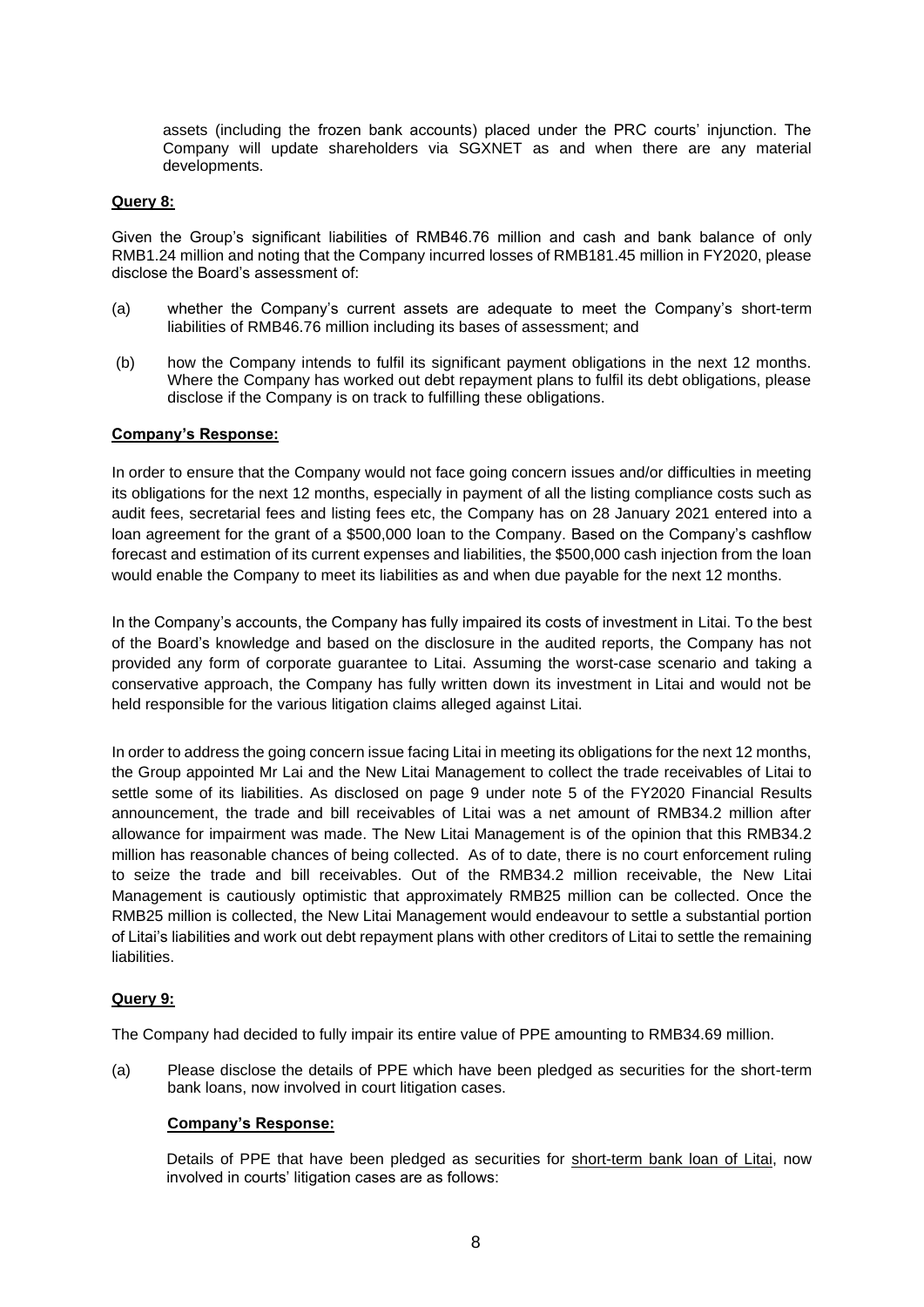|                                                                                                  | <b>The Group</b><br>As at<br>31.12.2020<br><b>RMB'million</b> |
|--------------------------------------------------------------------------------------------------|---------------------------------------------------------------|
| Net carrying value of:                                                                           |                                                               |
| (i) Leasehold buildings - mainly used by Litai as office,<br>administrative and storage purposes | 2.73                                                          |
| Sub-Total                                                                                        | 2.73                                                          |
| Less: Allowance for impairment loss due to courts' enforcement<br>cases                          | (2.73)                                                        |
| Total                                                                                            |                                                               |

(b) Please elaborate if these are operating assets which are critical to the operations of the Group and whether the businesses can continue if these assets are fully seized by the bank due to default of loans.

# **Company's Response:**

The PPE that have been pledged as securities for short-term bank loan of Litai, now involved in courts' litigation cases, are mainly used by Litai as office, administrative and storage purposes.

The Company is seeking legal advice to confirm whether the injunctions issued by the PRC courts on these assets restrict the assets from being sold or transferred to other parties. Paragraph 5 of the Opinion of the Supreme People's Court No 35 (2019) issued by the Supreme People's Court of PRC provides that "where the workshops, machinery equipment, and other production materials of an enterprise subject to enforcement are seized and the continuous use of such production materials by the person subject to enforcement has no significant impacts on the value of the property, the people's court shall permit such use". For further information, please refer to [http://lawinfochina.com/display.aspx?id=32312&lib=law.](http://lawinfochina.com/display.aspx?id=32312&lib=law) Accordingly, the Company is seeking legal advice to confirm that Litai can still use these assets to carry on its business until these assets are ordered to be sold or disposed by the PRC courts.

The Company has engaged PRC lawyers to advise on the use of such assets, and the conditions and related legal actions to be taken by the Group to challenge the enforcement cases and for releasing of the assets (including the frozen bank accounts) placed under the PRC courts' injunction. The Company will update shareholders via SGXNET as and when there are any material developments.

(c) Please provide details of what are the remaining assets of the group should these assets be foreclosed.

#### **Company's Response:**

As disclosed in paragraph 1(b)(i) Note 1(b) of the FY2020 Financial Results announcement, the Company noted from detailed court's rulings under cases (2020) 苏 0213 执 4847 号 and (2020) 苏 0213 执 4846 号 which indicated that Litai has provided securities under pledge numbers 苏 (2017)江阴不动产证明 No.0014712 (legal rights to buildings), No.0014720 and No.0014721 (land-use rights). As information and documents of these pledges were withheld by Mr Xu Youcai, the Company does not have much information about the pledges. The Company is not aware of the nature of these pledges and whether approval has been sought prior to the assets being pledged as securities to secure loans for the two related parties. The Company has also noted from the two detailed court rulings that Litai's assets, including machineries and inventory,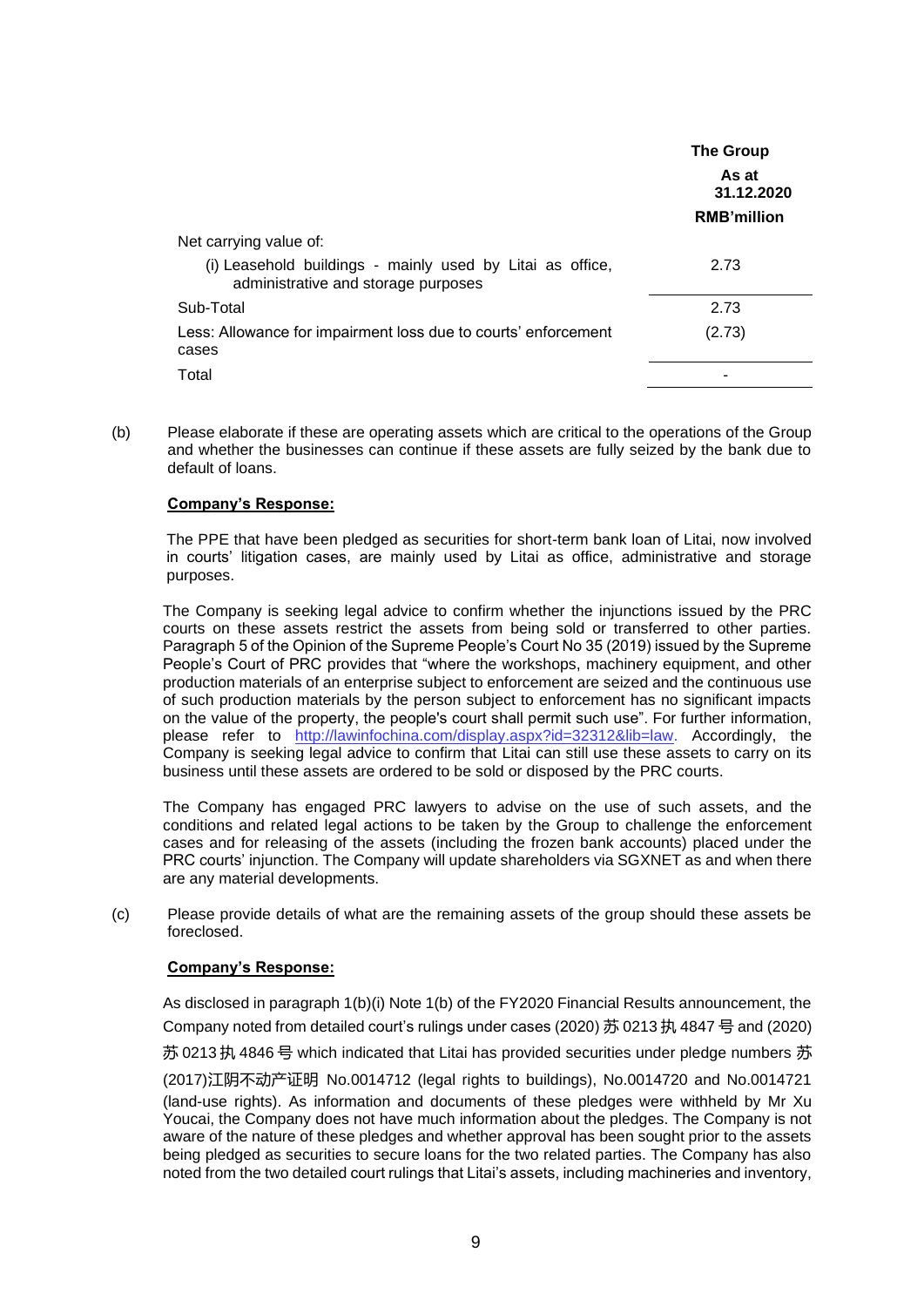were made available by the court to the enforcement applicant. The Company also noted from detailed court's rulings for other litigation cases that PPE such as motor vehicles were seized by the courts for other enforcement applicants. Nevertheless, while information about the assets pledged (as per the enforcement cases above) were not available to the Company, the Company has, on 31 March 2021, on grounds of prudence, provided for allowance for impairment loss due to enforced courts' cases based on the net book value of the PPE. However, the remaining PPE of the Group (listed in table below) may not be necessarily be placed under PRC courts' enforcement cases (or injunctions).

Details of remaining PPE of Litai whereby allowance for impairment loss due to PRC courts' cases has been made are as follows:

|                                                                                     | <b>The Group</b><br>As at<br>31.12.2020<br><b>RMB'million</b> |
|-------------------------------------------------------------------------------------|---------------------------------------------------------------|
| Net carrying value of:                                                              |                                                               |
| (i) Leasehold buildings - office, factory, warehouse, dormitory,<br>others          | 14.69                                                         |
| (ii) Machinery and equipment - factory                                              | 16.91                                                         |
| (iii) Motor vehicles                                                                | 0.31                                                          |
| (iv) Others                                                                         | 0.05                                                          |
| Sub-Total                                                                           | 31.96                                                         |
| impairment loss due to<br>Allowance<br>for<br>Less:<br>courts'<br>enforcement cases | (31.96)                                                       |
| Total                                                                               |                                                               |

The Company has engaged PRC lawyers to advise on the use of such assets, and the conditions and related legal actions to be taken by the Group challenge the enforcement cases and for releasing of the assets (including the frozen bank accounts) placed under the PRC courts' injunction. The Company will update shareholders via SGXNET as and when there are any material developments.

(d) Please disclose for each of these assets where the sales of RMB30.67 million in FY2020 been generated.

### **Company's Response:**

The management of Litai believes that the PPE that are important in generating sales of RMB 30.7 million in FY2020 are as follows:

|                                                                                  | <b>The Group</b><br>As at<br>31.12.2020<br><b>RMB'million</b> |
|----------------------------------------------------------------------------------|---------------------------------------------------------------|
| Net carrying value of:                                                           |                                                               |
| (i) Leasehold buildings - office, factory, warehouse, dormitory,<br>others       | 14.69                                                         |
| (ii) Machinery and equipment - factory                                           | 16.91                                                         |
| Sub-Total                                                                        | 31.60                                                         |
| impairment loss due to<br>Less: Allowance<br>for<br>courts'<br>enforcement cases | (31.60)                                                       |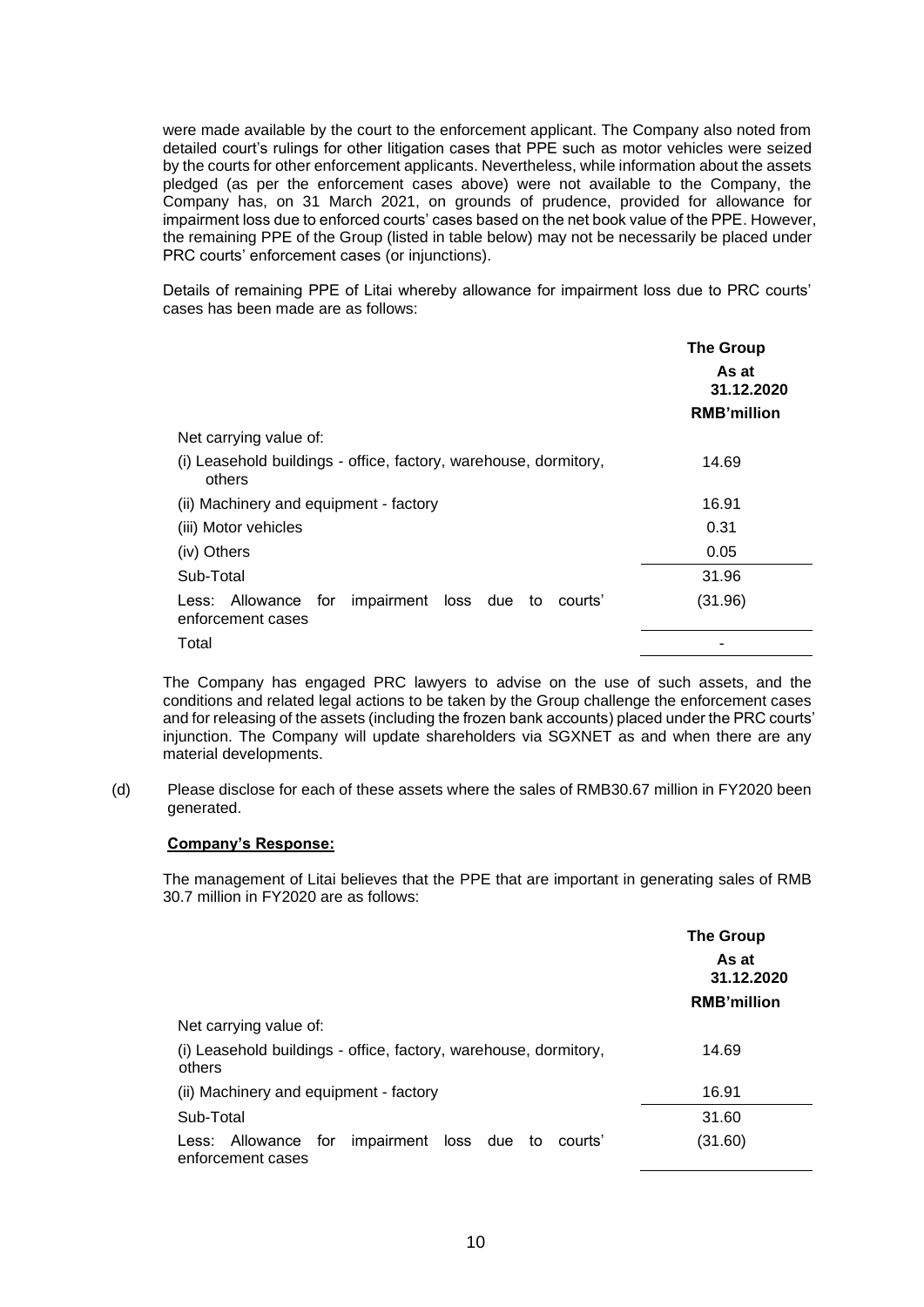### Total -

The Company has, on 31 March 2021, on grounds of prudence, provided for allowance for impairment loss due to enforced courts' cases based on the net book value of these PPE. However, the remaining PPE of the Group (listed in table above) may not be necessarily be placed under PRC courts' enforcement cases (or injunctions).

# **Query 10:**

The Company made full impairment in the value of its investment in a subsidiary amounting to RMB118.45 million.

- (a) Please disclose the assets and value of these assets prior to the allowance for impairment.
- (b) Please provide justification for the full impairment and substantiate with data.

### **Company's Response:**

- (a) As at 31 December 2020, the cost of investment in subsidiary, Litai, was RMB 118.45 million.
- (b) The Company has made full impairment on the cost of investment in subsidiary on grounds of prudence after taking into consideration of the legal enforcement cases surrounding the subsidiary. The Company has engaged PRC lawyers to advise on related legal actions to be taken by the Group to challenge the enforcement cases surrounding Litai and for releasing of its assets (Including the frozen bank accounts) placed under the PRC courts' injunction. The Company will update shareholders via SGXNET as and when there are any material developments.

## **Query 11:**

Please explain how was the Net Realizable Value of the inventory determined? To provide the basis for the value attributed and the value of the impairment determined. To explain if any valuation undertaken to support the value?

#### **Company's Response:**

The management of Litai reviewed the list of inventory as at 30 September 2020 and provided allowance for write down in inventory to net realisable value of RMB 3.89 million based on approximately 50% of the value of inventory, identified as slow moving. There was no third-party valuation taken in valuing the inventory to net realisable value as the costs of performing such valuation would outweigh the benefits.

# **Query 12:**

Please disclose the basis for the impairment the receivable debts for each of the material debtors, amounting to total of RMB28.90 million and whether these entities are still operating.

#### **Company's Response:**

As at 31 December 2020, trade receivables, net of allowance for impairment loss, was RMB 28.9 million.

The basis for allowance for impairment loss on trade receivables has been disclosed in Appendix 2 to the FY2020 Financial Results announcement. As at 31 December 2020, the total allowance for impairment loss on trade receivables amounted to RMB57.6 million as follows:

> **The Group As at**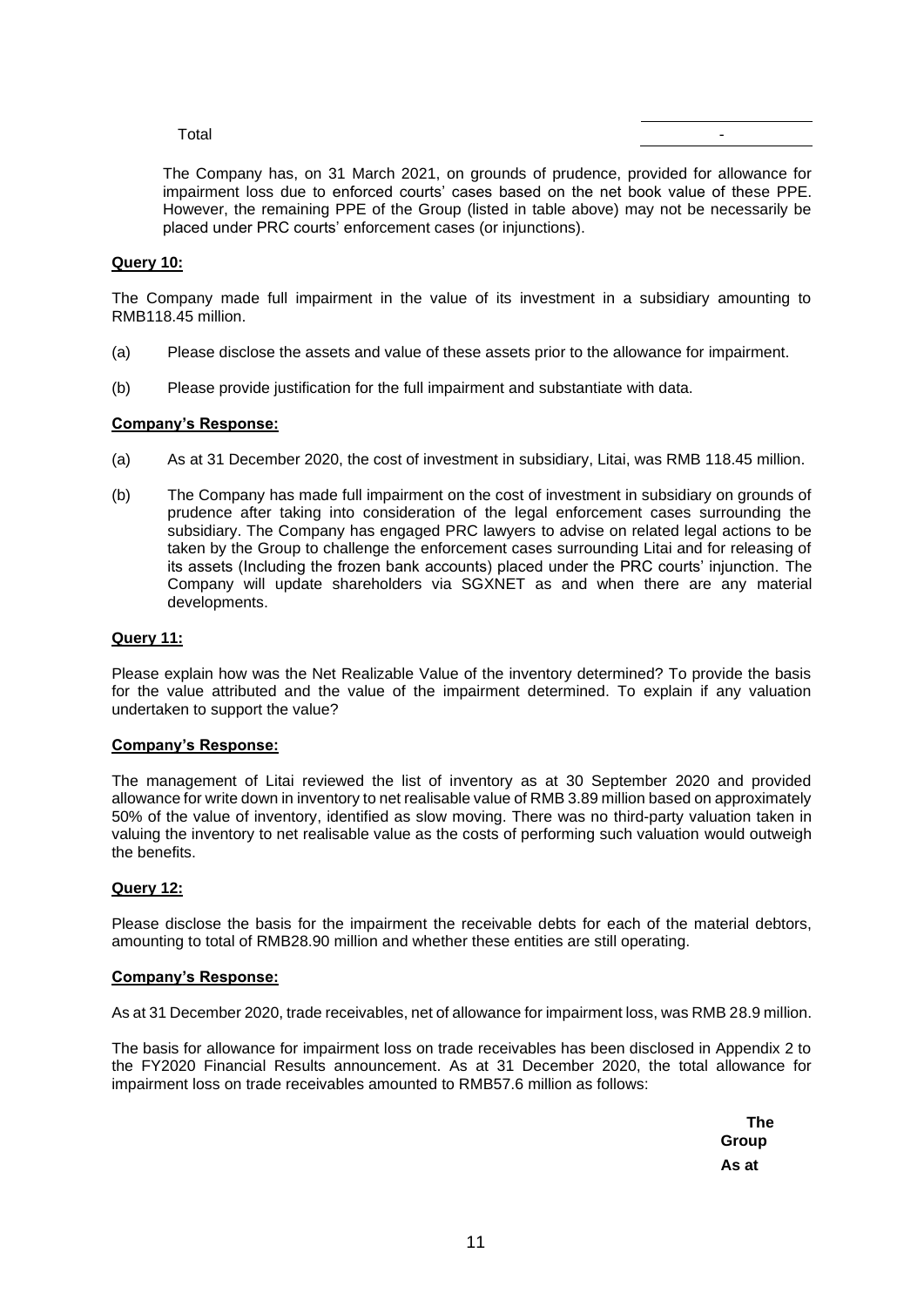|                                                                         | 31.12.2020<br><b>RMB'000</b> |
|-------------------------------------------------------------------------|------------------------------|
| Allowance for impairment loss on trade receivables                      |                              |
| (i) Allowance on specifically impaired trade receivables                | 26,389                       |
| (ii) Allowance based on ECL model                                       | 7.284                        |
| (iii) Allowance based on 40% of trade receivables without<br>impairment | 23,965                       |
| Total                                                                   | 57.638                       |

# **Query 13:**

The Company made full impairment of the advance payments to Jiangyin Caitu amounting to RMB52.13 million.

(a) Please disclose the size of Jiangyin Caitu's operations, revenue and paid up capital; the identities of its controlling shareholder(s) and director(s).

### **Company's Response:**

Based on information obtained from domain www.tianyancha.com ("天眼查") on 22 April 2021, the paid-up capital of Jiangyin Caitu was RMB 42.8 million with shareholdings as follows:

|                                                                                | Percentage of<br><b>Shareholdings</b> |
|--------------------------------------------------------------------------------|---------------------------------------|
| (i) Jiangsu Haida Technology Group Limited <sup>(1)</sup> ("Jiangsu<br>Haida") | 60%                                   |
| (ii) Hu Xiuzhen                                                                | 40%                                   |
| Total                                                                          | 100%                                  |

Note: (1) - Jiangsu Haida is 58.75% held by Mr Xu Youcai.

Mr Xu Youcai is the only director of Jiangyin Caitu.

As disclosed in the Company's response to query 5 of the SGX-ST's queries announced on 16 August 2019, the Company noted that the revenue of Jiangyin Caitu was approximately RMB15 billion in 2018.

The Company is not able to obtain information about the revenue of Jiangyin Caitu for FY2019 and FY2020 from Mr Xu Youcai or any other public domain.

(b) Please explain why the Company made such a significant advance payment of RMB52.13 million to Jiangyin Caitu which is now fully impaired.

#### **Company's Response:**

As disclosed in response to query 6 (a) above, Jiangyin Caitu was able to buy in bulk the aluminium sheets/raw materials from the major suppliers within the PRC. However, Litai on its own standing was unable to do so and hence, had to buy via Jiangyin Caitu. In order to secure its orders, Litai would make advance payments to Jiangyin Caitu for the purchase of raw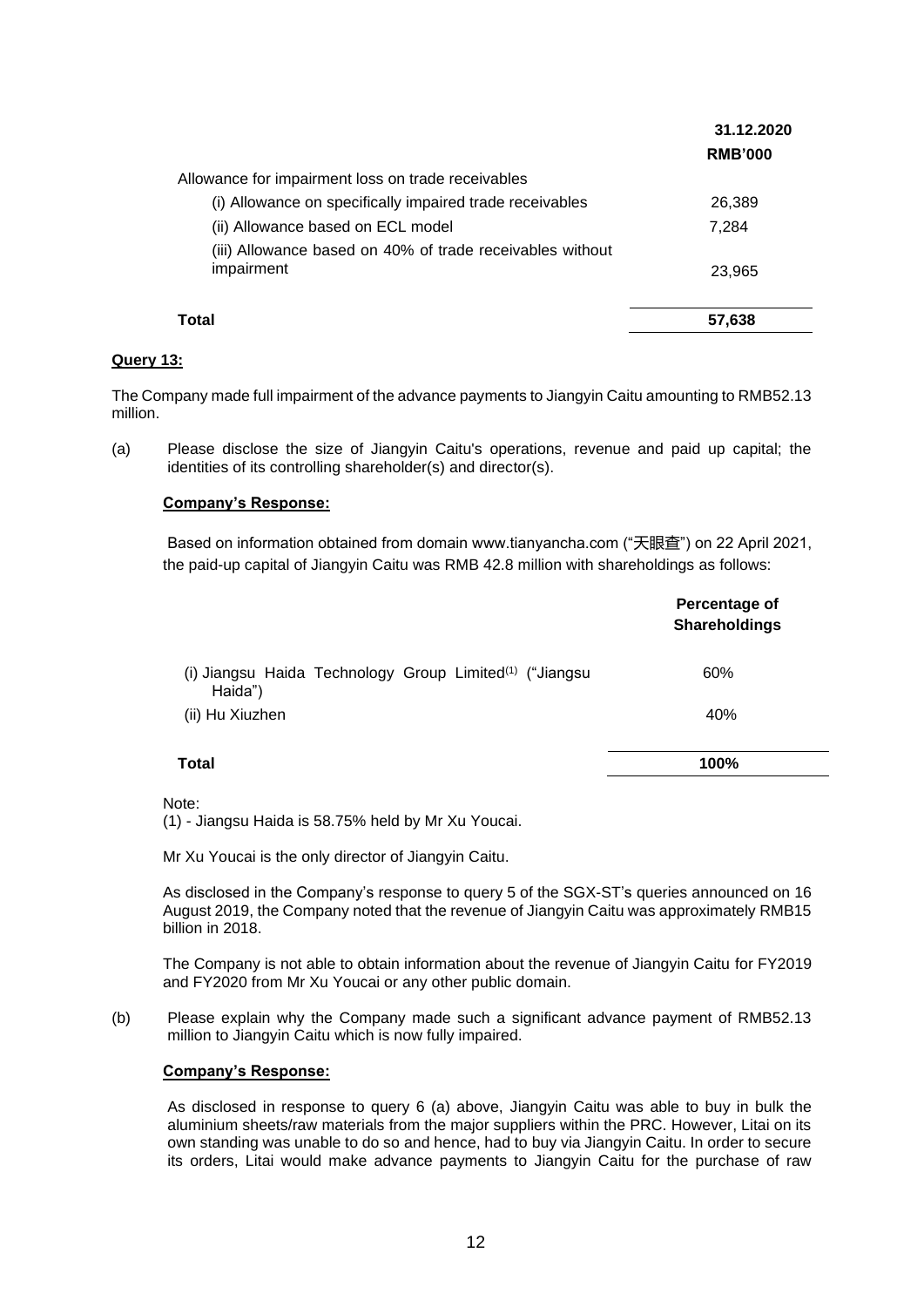materials. The shareholders' mandate had been obtained annually to approve this IPT and the latest being obtained at the last AGM of the Company held on 29 June 2020.

As disclosed in the Company's response to query 5 of the SGX-ST's queries announced on 16 August 2019, as at 30 June 2019, Litai had outstanding advancement to Jiangyin Caitu totaled RMB 40.3 million for the purchase of raw materials to fulfil backlog orders of approximately RMB55 million and anticipated future demands to be delivered to customers in the second half of 2019. In addition, the increase in advance payment is also due to the delays in receiving raw materials from the supplier as the supplier is currently in the process of upgrading its production facilities and hence delivery of raw materials ordered would be expected to be received only in the next three months or later after June 2019. The increase in advance payment for purchase of raw materials was to ensure that Litai is able to fulfil its obligations to meet the customers' demands taking into consideration the supplier lead time of 2-3 months and the production lead time of another 2-3 months to manufacture the aluminium panels. However, Jiangyin Caitu has been slow in fulfilling the orders. For the period from 1 July to 31 December 2019, Jiangyin Caitu delivered approximately RMB 11.2 million of products and services to Litai.

As at 31 December 2020, the advancements to Jiangyin Caitu amounted to RMB52.1 million (31 December 2019: RMB 51.15 million).

(c) Please disclose the period when Jiangyin Caitu ceased fulfilling orders from Jiangyin Litai and reasons for the non-fulfilment of orders. Please explain why the Company continued to transact with Jiangyin Caitu despite these non-fulfilment of orders in the past.

### **Company's Response:**

The Company wish to state for the record that Jiangyin Caitu has delayed in fulfilling orders from Jiangyin Litai since January 2020. These has been announced by the Company in earlier announcements. It was only in 16 March 2021 that the Company realised from information obtained from domain [www.tianyancha.com](http://www.tianyancha.com/) ("天眼查") on 22 April 2021 that there were two applications had been made on 9 February 2021 and 30 March 2021 to Jiangyin People's Court (江阴人民法院) to put Jiangyin Caitu under bankruptcy review. The Company also note at that point in time that there were several enforced litigation cases against Jiangyin Caitu in the PRC. Accordingly, the Company then re-classify the delayed order to non-fulfillment. Prior to 16 March 2021, Management had deemed it as a delayed fulfillment of orders which Jiangyin Caitu had previously managed to fulfill in the past and hence, the Company continued to transact with Jiangyin Caitu at the material time.

(d) Please disclose the exact dates of when the advance payments of RMB52.13 million were made.

#### **Company's Response:**

Movement in advance payments amounting to RMB52.13 million are set out in Appendix 4 to this announcement.

(e) Please elaborate on the internal controls that have been put in place by the Board and the AC to ensure that advance payments were not made to entities that have no operations or financial ability to deliver the significant of goods that would have been represented by the payments advanced.

#### **Company's Response:**

The Board wishes to state for the record that the transactions between Jiangyin Caitu and Litai are interested party transactions for which a general mandate has been obtained by the Company at the general meetings ("**IPT Mandate**").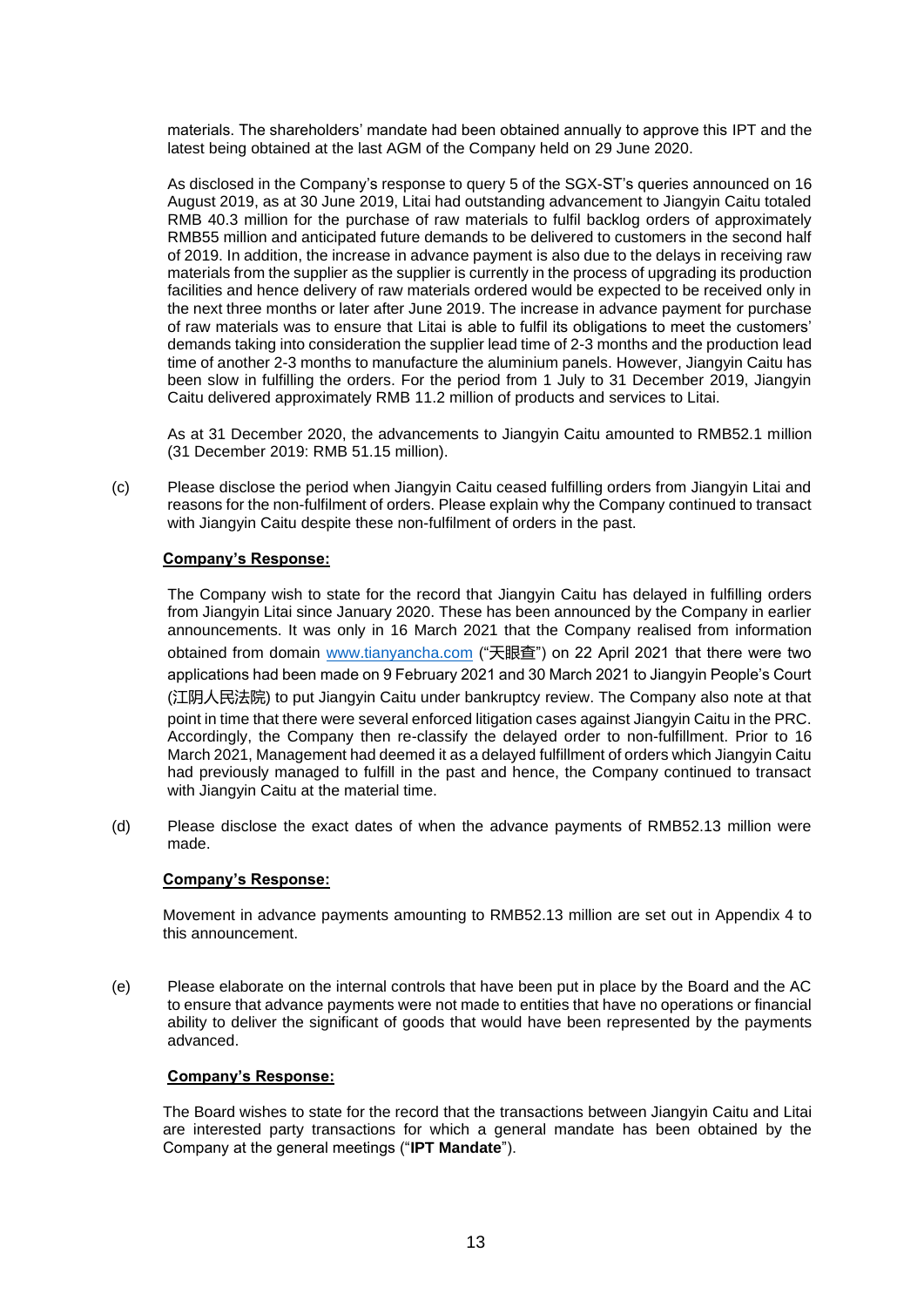As disclosed in the IPT Mandate, the Group will monitor any transactions between Jiangyin Caitu and Litai as follows:

- (i) where the value of the transaction is less than 5% of the latest audited net tangible assets of the Group, it will be reviewed and approved by a non-interested executive director. in the event where all executive directors have an interest, whether directly or indirectly, in the transaction, it will be reviewed and approved by the AC and the Board;
- (ii) where the value of the transaction is equal to or exceeds 5% of the latest audited net tangible assets of the Group, it will be reviewed and approved by the AC and the Board; and
- (iii) where the aggregate value of all transactions with the same interested person in the current financial year is equal to or exceeds 5% of the latest audited net tangible assets of the Group, the latest and all future transactions equal to or above S\$100,000 will be reviewed and approved by the AC and the Board.

As a basis of comparison to determine whether the prices and terms offered by an interested person are fair and reasonable, where applicable, when purchasing from such interested person, the prices and terms of one other competitive offer from a third party supplier, contemporaneous in time, will be obtained for comparison, taking into account all pertinent factors including but not limited to price, quality, delivery time, rebates or discounts accorded for bulk purchases and track record to ensure that the interests of the minority shareholders are not disadvantaged.

In cases where it is not possible to obtain comparables from other unrelated third parties, the AC will consider whether the pricing or fees charged under the transactions are in accordance with the usual business practices and pricing policies and are consistent with the usual costs related to such transactions to determine whether the relevant transactions are undertaken at arm's length and on normal commercial terms.

Accordingly, all transactions entered between Jiangyin Caitu and Litai have been and will be reviewed by the AC at least half yearly to ensure that they are carried out at arm's length and in accordance with the policies and procedures relating to IPTs as set out above. For the review, all relevant non-quantitative factors will also be taken into account.

In the half yearly review of transactions between Jiangyin Caitu and Litai, the AC had reviewed and assessed the advance payments made to Jiangyin Caitu and have made the necessary queries to the Litai Management on the recoverability of the advance payments to Jiangyin Caitu. The Board and the AC were assured by the management of Litai at the material time that Jiangyin Caitu was simply requesting for a delay in fulfilling the Group's order in light of the COVID-19 situation. The Board and the AC then had no reason to suspect that Jiangyin Caitu will not be able to deliver the orders as Jiangyin Caitu have always managed to fulfil orders from Litai in the past.

The Board noted that the Company's auditors, in their audit of the Company's FY2018 financials, has adopted the following approach as follows to verify such advance payments:

- 1. Review management's process of identifying related parties.
- 2. Obtain direct confirmation on related parties transactions during the year and balances as at year end.
- 3. Understand the nature of advances to a related party and sales to a related party and assess the recoverability.
- 4. Make specific inquiries of management with respect to the existence of related party transactions; to assess that disclosure requirement has been met in accordance to the revised SFRS (I) 24; and to assess the completeness of the related party disclosures under the revised SFRS (I) 24.
- 5. Inspect underlying documentation in support of the transactions, understand the business rationale for the related party transactions, assess whether there are indications of fraud and determine that the transaction has been appropriately accounted for and disclosed.